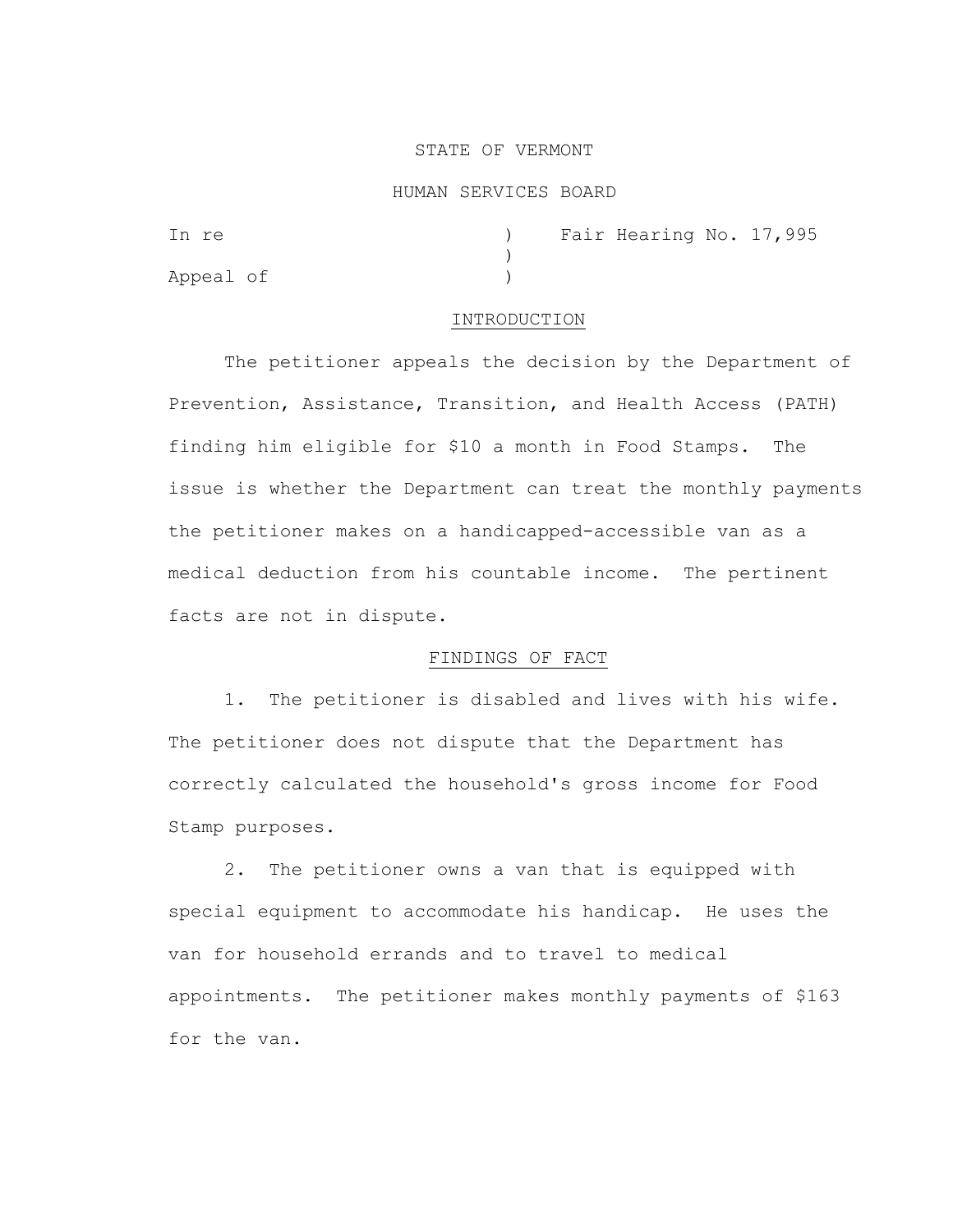3. Until recently, the petitioner frequently drove himself in the van from his home in Shelburne to the VA hospital in White River Junction for medical appointments. The petitioner concedes that alternative transportation to the VA and any other medical appointments is available to him through Medicaid transportation services.

### ORDER

The Department's decision is affirmed.

# REASONS

Food Stamp Manual § 273.9(d)(3) provides that certain medical expenses in excess of \$35 a month are deductible from a household's gross income in determining its eligibility for Food Stamps. The allowable deductions listed in the regulation include the following:

ix. Reasonable cost of transportation and lodging to obtain medical treatment or services. . .

The Department maintains that under the above regulation it can allow the petitioner a deduction for his costs (which under the regulation are presently \$.31 per mile) to drive to medical appointments. However, the Department does not consider the purchase price of the van or monthly payments toward the purchase price as deductible because the petitioner does not require a van to obtain needed medical services. The